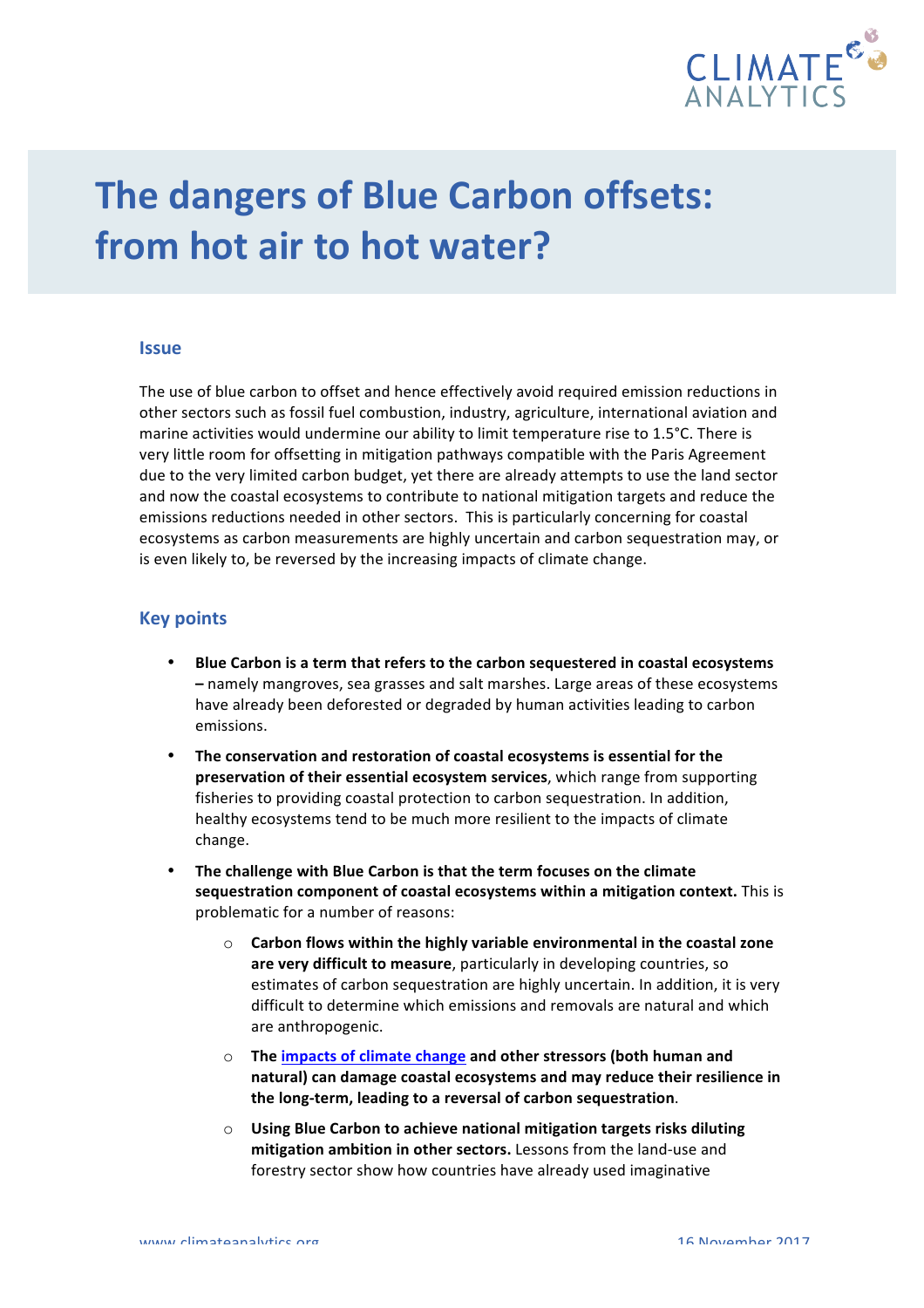

accounting schemes to allow countries to offset their fossil fuel emissions. There is very little room for such offsetting in mitigation pathways compatible with 1.5°C, especially since Blue Carbon offsets come with high uncertainties and risks of reversal, and because their additionality (i.e. whether emissions reductions or removals would have happened without the Blue Carbon project) can be difficult to prove.

- Any attempts to measure and set targets for carbon sequestration in coastal ecosystems should be kept separate from emissions targets in other sectors. Lessons from LULUCF have shown that integrating nature-based mitigation offsets under national mitigation targets creates loopholes, hot air, and MRV challenges. A more verifiable option would be to set targets for, for example, reducing deforestation and degradation rates, or protecting or restoring a certain area of coastal land.
- It is essential to prevent the degradation of coastal ecosystems, but carbon sequestration is not necessarily the most valuable ecosystem service for local **populations.** The wealth of potential co-benefits from coastal ecosystem conservation and restoration, beyond carbon sequestration, are justification enough for schemes to incentivise their protection (e.g. Payment for Ecosystem Services, or PES) in developing countries. If well managed, such schemes could have substantial adaptation benefits for local communities, in addition to other ecosystem services. To maximise these benefits, schemes should be designed with the full set of ecosystem services in mind, not just carbon sequestration.

## **What is Blue Carbon?**

Blue Carbon refers to the carbon sequestered in coastal ecosystems - namely mangroves, sea grasses and salt marshes. Estimates of the total amount of carbon stored globally in these natural ecosystems globally are highly uncertain, as are estimates of the carbon sequestered each year through natural processes.

Mangroves are being deforested at an alarming rate, although there is also uncertainty in the extent of deforestation (0.2% - 2%) (Atwood et al. 2017; Alongi & Mukhopadhyay 2015) and in the associated emissions. Indonesia accounts for about half of mangrove deforestation, the next most significant countries being Malaysia, the U.S. and Brazil (Atwood et al. 2017). Eliminating mangrove deforestation in Indonesia and Malaysia alone could reduce global soil carbon emissions from mangrove deforestation by ~70%. The IPCC's AR5 report gives a range for the estimated carbon loss of 70-420 MtCO2/yr; at its upper end, this could represent as much as 10% of emissions from deforestation (Donato et al. 2011).

The coastal ecosystems associated with Blue Carbon provide numerous other crucial services, both for people and for biodiversity. Increasing attention is being paid to the need to conserve and protect these vital ecosystems, and this has led to discussions over the use of Blue Carbon to incentivise such efforts. However, a focus on the carbon sequestered in coastal areas risks distracting from the need to urgently mitigate emissions in other sectors, as well as the need to preserve the life-supporting ecosystem services that coastal ecosystems provide.

**Oceans are high on the agenda this year**. A UN Oceans Conference was held in New York in June, and the UNFCCC COP23 Presidency has launched its proposal for an Ocean Pathway as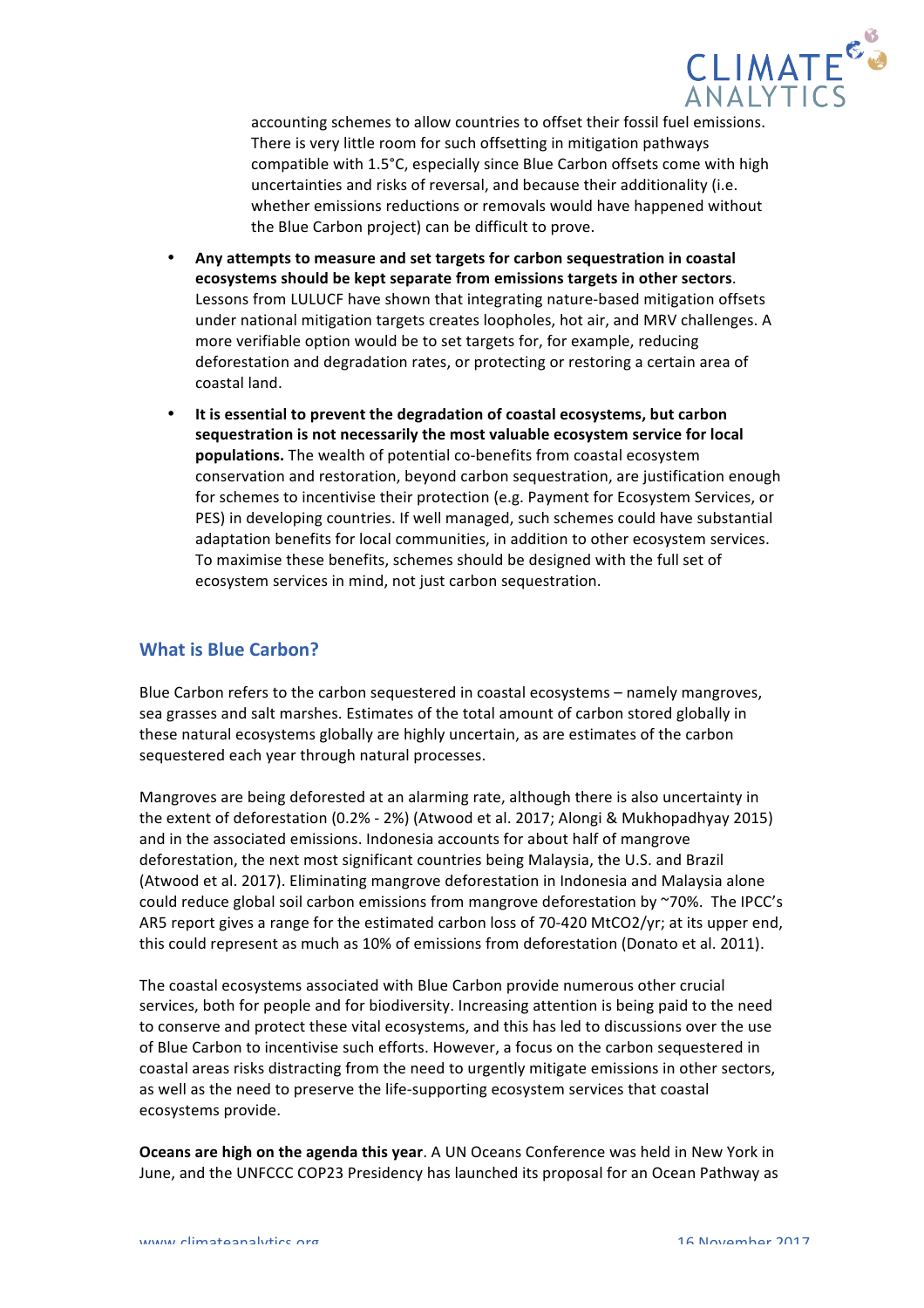

an initiative to bring ocean issues into the international climate change process. A number of countries have proposed including Blue Carbon into NDCs for mitigation offset purposes. This means it is essential that the key challenges and risks associated with the Blue Carbon concept are well understood.

# **What are the risks of using Blue Carbon to offset emissions?**

There are three fundamental problems of using mitigation through land or ocean-based natural systems to offset  $CO<sub>2</sub>$  emissions: uncertainties, climate change impacts, and the risk of offsetting. These are described below.

## **Uncertainties**

The uncertainties in the measurement of carbon flows in coastal systems are much higher than the uncertainties in emissions in other sectors. There are also uncertainties over the permanence of ocean-based mitigation, and the risk of leakage of emissions through coastal change elsewhere. These uncertainties, described in greater detail below, mean that mitigation using coastal ecosystems cannot be treated like-for-like with other forms of mitigation. 

## 1. **Changes** over time

Tropical mangrove forests change over time. Mangroves are non-linear systems that are not in equilibrium, as they have adapted to grow on continually evolving shorelines. The amount of carbon sequestered by mangroves and other coastal ecosystems varies substantially between locations and as a function of time. While mangroves are often described as being far more intense carbon sinks than tropical forests, some mangrove systems may not actually accumulate any carbon. For example, a survey of 17 Australian seagrass habitats revealed an 18-fold difference in the carbon stored (Lavery et al. 2013).

## **2. Measurement uncertainties**

The measurement of carbon storage is difficult and should be interpreted cautiously. Adame et al. (2017) compared estimates of mangrove root biomass calculated using allometric equations with values measured in the field and found field measurements to be on average 40% smaller (with some samples showing a difference of over 1000%). Another challenge is that a number of processes in coastal systems are poorly understood. For example, the fate of carbon once it has been deposited in a coastal area is still unknown (Atwood et al. 2017).

## **3. CO**<sub>2</sub> **effects**

Mangroves and seagrasses may experience enhanced productivity due to higher CO2 levels (IPCC AR5). Distinguishing this effect from human interventions to enhance productivity and thus carbon storage will be difficult.

## **4. Permanence and leakage**

As with other land-based sequestration, ensuring permanence and preventing leakage is very difficult. Conservation of one area may displace deforestation or degradation to another area, leading to leakage, and ensuring the longevity of carbon stored in conserved or restored mangroves requires a strong MRV system (Murray et al. 2009).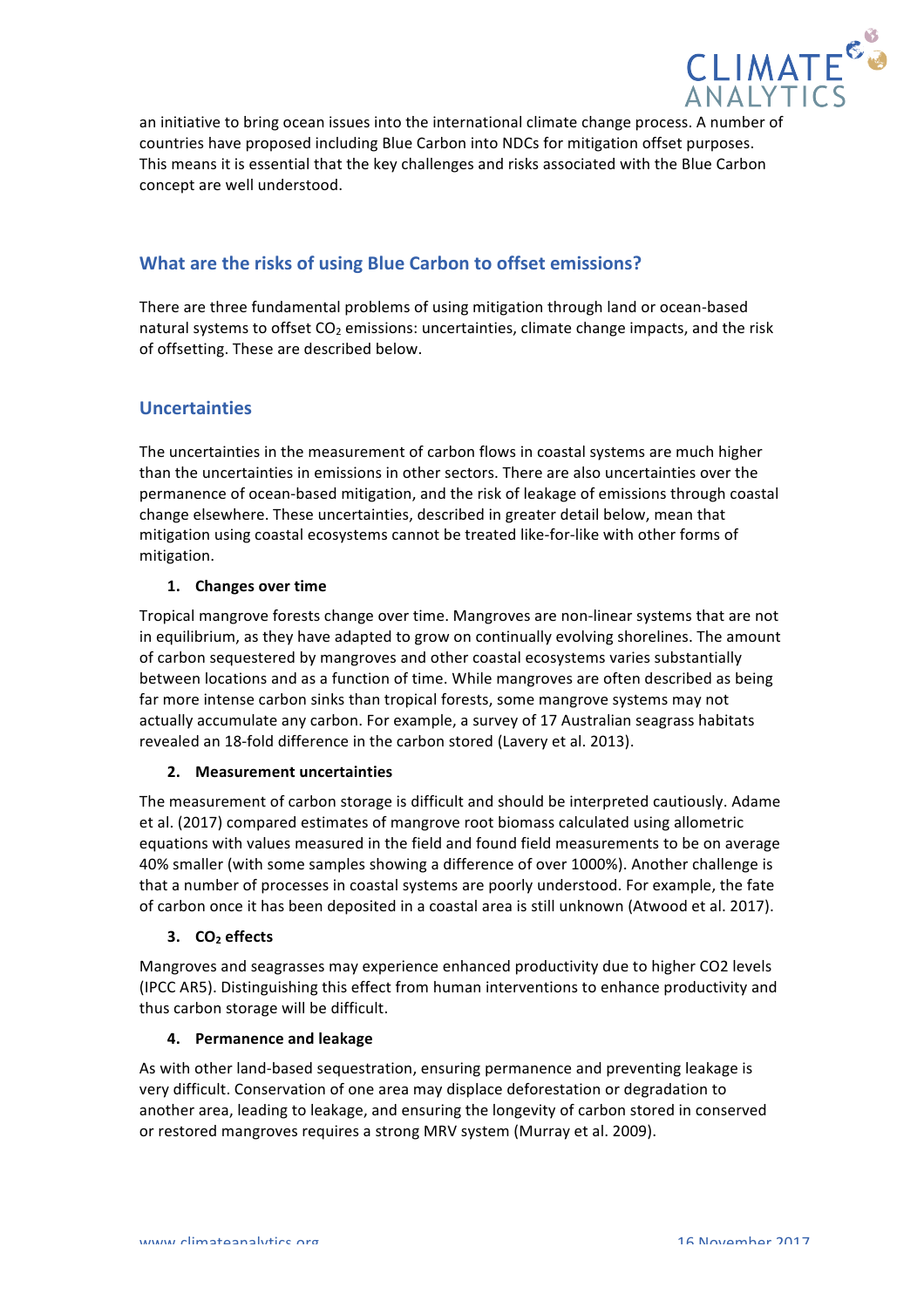

## **Impacts**

The impacts of climate change on coastal ecosystems may lead to a reversal of carbon sequestration in the future. Mangroves and sea grasses are vulnerable to the impacts of climate change, such as ocean warming, sea level rise and increased storminess (Ward et al. 2016), as well as to other human drivers. These impacts are expected to worsen in the future as more greenhouse gases are emitted.

However, in some regions coastal ecosystems may benefit from climate change, at least in the short-term. For example, higher precipitation could lead to greater sediment and nutrient input in some Pacific Islands. Such impacts - both positive and negative - could affect carbon storage (IPCC AR5 (2013)). Emissions may go unaccounted, or removals may be overestimated or reversed. The regional variation in climate impacts will make the design of any system for accounting for natural disturbances very difficult.

## **1. Sea level rise:**

Research has shown that coastal ecosystems in some regions are vulnerable to sea level rise. If sediment supply is sufficient for mangroves to grow in pace with sea level then ecosystems can continue to survive and to sequester carbon, but in many regions sediment supply is not sufficient (Lovelock et al. 2015). For example, in the Indo-Pacific – home to over half of the world's mangrove forests – sediment delivery is declining, largely due to human activity, e.g. damming rivers. Mangrove forests at sites with low sediment supply and low tidal range such as the Gulf of Thailand and the Solomon Islands – are particularly vulnerable, and could be submerged by 2070 under even a low level of sea level rise (Lovelock et al. 2015).

## **2. Sea level fluctuation:**

In some regions sea level can fluctuate with changes in rainfall. For example, the Indo-Pacific experiences low rainfall and low sea levels during El Niño, and this can lead to salinization of the soil and mangrove mortality (Lovelock et al. 2017). Intensification of ENSO under climate change and associated fluctuations in sea level may lead to mangrove degradation and carbon release, and may further increase mangrove vulnerability to other impacts of climate change, pollution, and other human influences (Lovelock et al. 2017).

## **3. Ocean warming:**

Ocean heat waves have already had severe impacts on coastal ecosystems. For example, for a four-month period in 2010/2011 sea temperatures in western Australia were 2-4°C above average, causing 90% die-back of sea grass beds in the Shark Bay World Heritage Area in some areas. Two years later, these ecosystems had only partially recovered (Nowicki et al. 2017). More recently in 2016, the extreme El Niño event led to a very extensive dieback of mangroves in the Gulf of Carpentaria in northern Australia (Duke et al. 2017). Such warming events are projected to become more common in the future, which is particularly concerning given the slow recovery rates of many coastal ecosystems.

## **4. Interacting stressors:**

Many coastal species are able to cope with highly variable environments, but the interactions of multiple stressors can amplify negative impacts and drive ecosystems into alternative states. For example, one study found that a marine heatwave in combination with a flooding on land leading to sediment discharge and high water turbidity in the near shore marine environment in western Australia resulted in loss of seagrass biomass both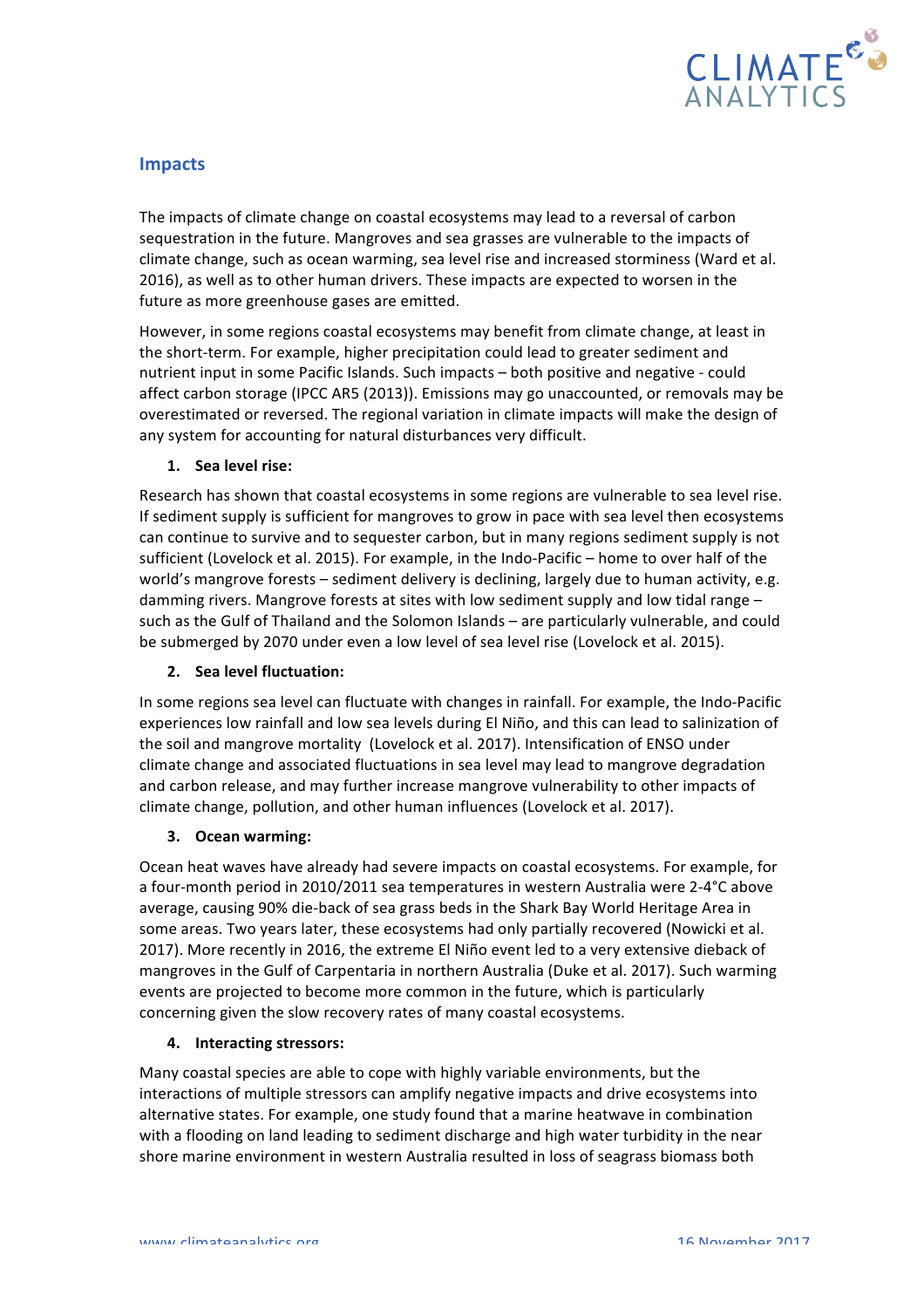

above and below ground, and ultimately reduced the resilience of the ecosystem to future disturbance (Fraser et al. 2014).

## **5.** Potential benefits for carbon sequestration:

Increased CO<sub>2</sub>, warmer temperatures and moderate increases in sea level can increase rates of plant productivity and carbon sequestration. However, these same drivers can also act to reduce the carbon pool, for example, warmer temperatures and increased CO<sub>2</sub> can also increase decay rates, lowering the rate of carbon sequestration. How these factors will play out in the future, especially in the context of the negative impacts outlined above, is very uncertain.

## **Offsetting**

Offsetting reduces the ambition of mitigation in other sectors. Previously insufficient mitigation action means that a substantial volume of negative emissions will be needed in *addition* to ambitious action in all other sectors, so there is no space in emissions pathways for the use of mitigation from nature-based systems to offset emissions in other sectors, unless those emissions are prohibitively expensive to mitigate.

Use of Blue Carbon as an offset against the necessary reduction of  $CO<sub>2</sub>$  and other GHG emissions from fossil fuels, industry and agriculture will not help achieve the global emissions pathway need to meet the Paris Agreement's 1.5°C warming limit.

The use of Blue Carbon to offset emissions is particularly concerning because of its uncertainties. Any movement of carbon credits and debits between nature-based systems and other sectors risks leaking these high uncertainties to mitigation in other sectors, making it difficult to monitor progress and to ensure that action is in line with the Paris Agreement.

## **Lessons learned from LULUCF accounting**

A number of relevant lessons have been learned from the land-use, land-use change and forestry (LULUCF) sector:

- The development of accounting rules for the LULUCF sector under the Kyoto Protocol allowed Parties to develop complicated rules, which are beyond the understanding of most policy makers, scientists and members of civil society. These rules have enabled some emissions to go uncounted towards national emissions targets, creating hot air that undermines the need for rapid emissions reductions.
- For example, under Article 3.7 any country that had land-use emissions in the base year (1990) can include these emissions in their reference year emissions when calculating their reduction target. Any decreases in emissions *excluding* land-use relative to the base year *including* land-use emissions are awarded. In Australia for example, a substantial decrease in deforestation rates since 1990 is allowing Australia to comply with its 2020 Kyoto target when accounting rules are applied, despite a continued increase in fossil emissions (Climate Action Tracker 2015, 2017).
- Now countries vary widely in how they incorporate the LULUCF sector in their NDCs, which leads to considerable uncertainty in emissions reduction targets (Grassi & Dentener 2015), particularly where Parties have chosen to include LULUCF in their overall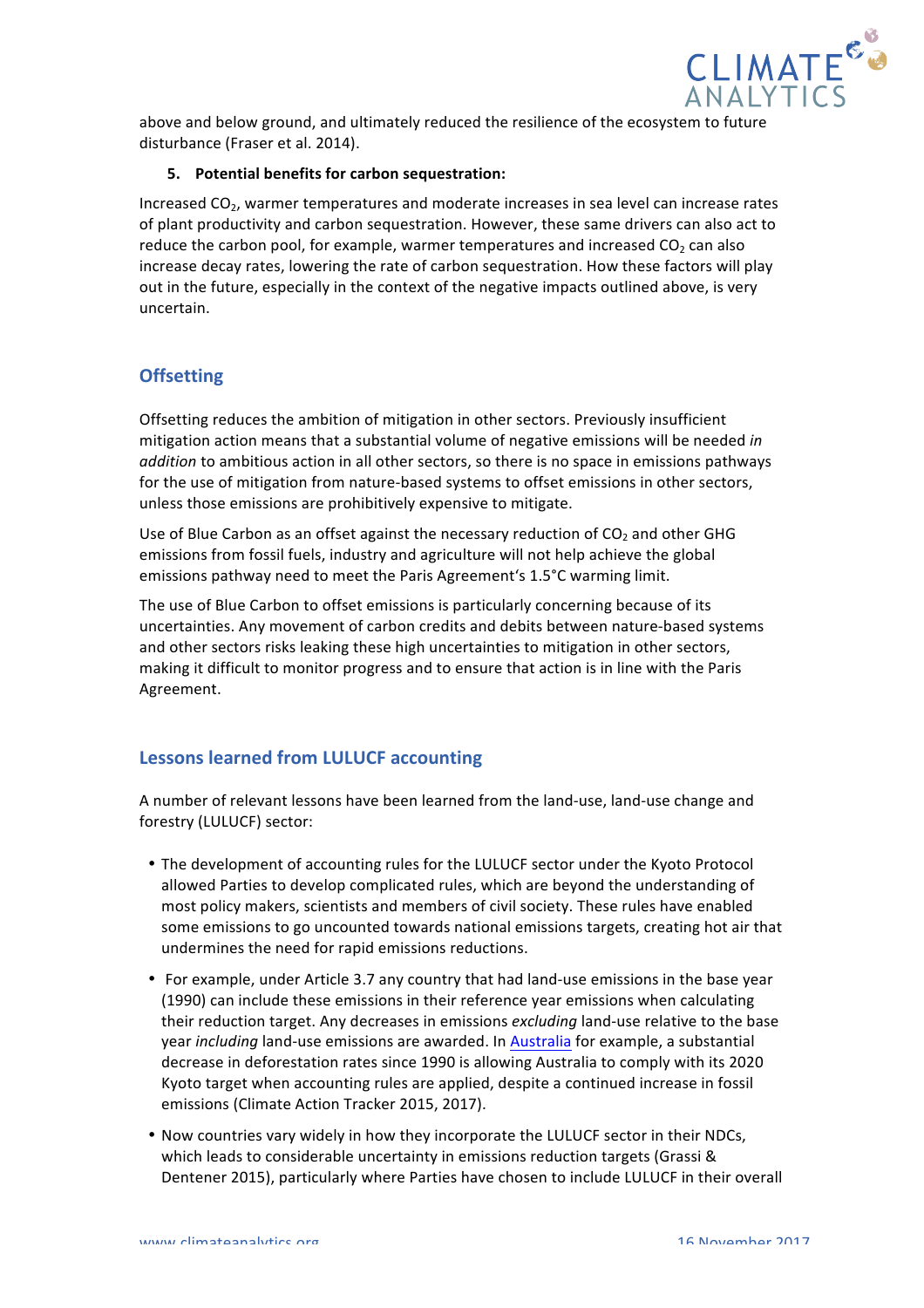

emissions target (i.e. gross-net accounting) or plan to use accounting against an unspecified reference level. The addition of Blue Carbon into the NDCs would further increase this uncertainty.

• The EU is currently negotiating its accounting rules for LULUCF under the EU's climate and energy package. A number of loop-holes have been proposed to enable countries to use LULUCF credits to offset action in other sectors, and to allow increased levels of wood harvesting to continue without the associated emissions being accounted (CAT 2017). These loopholes, if approved, could reduce the ambition of the EU's climate targets.

## **What are the alternatives?**

Coastal ecosystems are threatened by a number of stressors: coastal infrastructure, tourism, agriculture, aquaculture, dam development, pollution, and overfishing, among others. Over the past quarter-century mangrove forests have declined by more than 30% (Duke et al. 2007), illustrating the severity of the problem.

This rapid rate of degradation is particularly concerning because mangroves and other coastal ecosystems are vital for coastal communities, providing essential food and resources as well as coastal protection and erosion reduction. It is these benefits of coastal ecosystem restoration that should drive conservation and restoration efforts.

It is difficult to generate economic incentives for conservation of coastal ecosystems because many of the ecosystem services that they provide do not have a market price, and often decisions that result in their degradation are made by bodies for whom the value of mangroves is non-existent (Mukherjee et al. 2014). To provide an incentive for the preservation and sustainable use of these ecosystems, Payment for Ecosystem Services (PES) schemes can be used to place a value on those services that are valuable to local communities. 

The wealth of services provided by mangroves and other coastal ecosystem makes them well-suited for such schemes. One estimate for the annual economic value of mangrove loss from aquaculture came to US\$4-17 billion (Mukherjee et al. 2014), and this likely underestimated the value to local populations of a number of benefits. Notably, the same study showed that carbon sequestration does not rank highly in terms of economic value or expert-based valuation. Numerous other ecosystem services are more important for local communities: food, livelihoods, construction materials and coastal protection provide essential life support services, and it is these services that should be driving the protection of coastal ecosystems.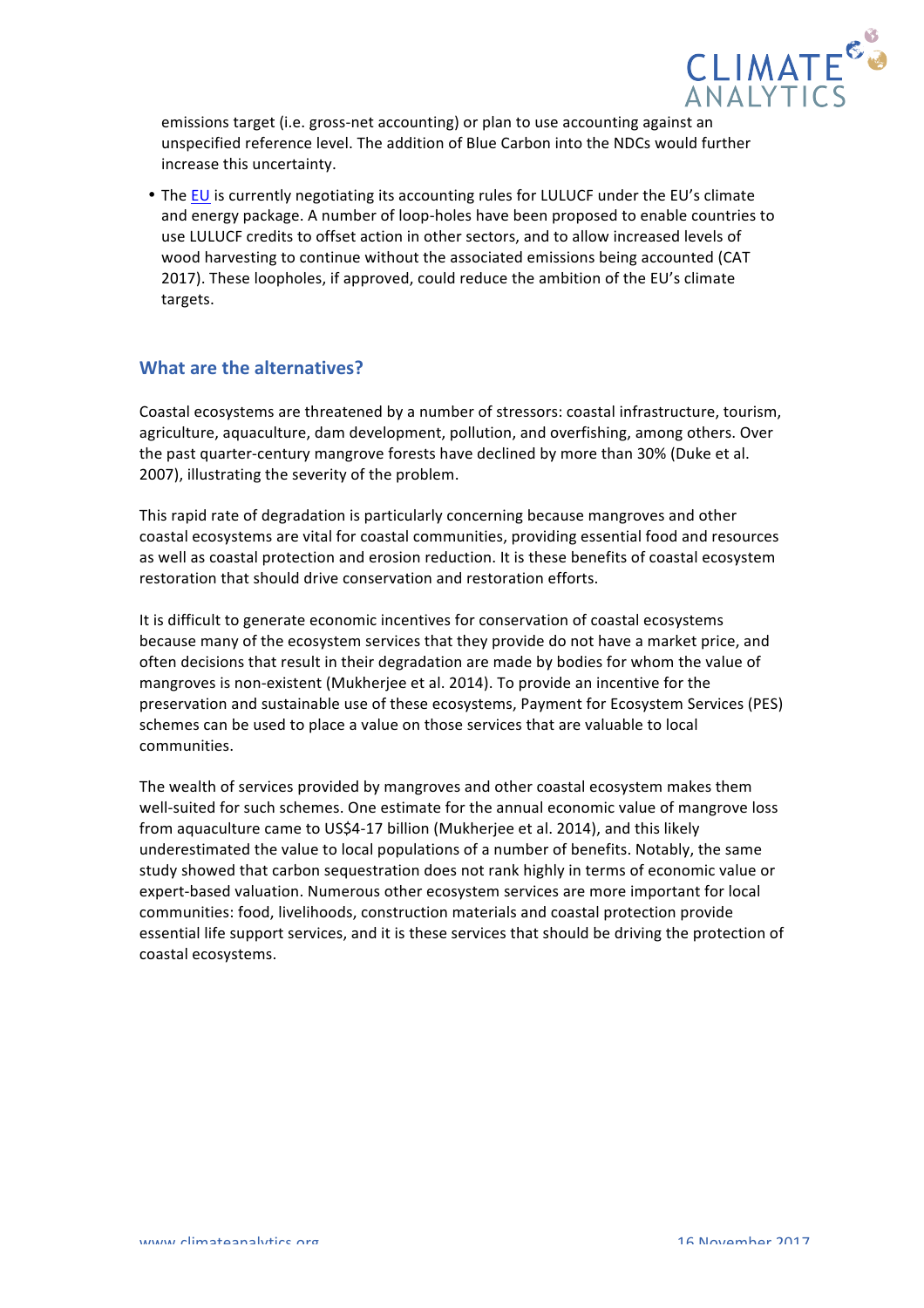

## **References**

- Adame, M.F. et al., 2017. Mangrove root biomass and the uncertainty of belowground carbon estimations. *Forest Ecology and Management*, 403, pp.52–60. Available at: http://linkinghub.elsevier.com/retrieve/pii/S0378112717307156 [Accessed November 16, 2017].
- Alongi, D.M. & Mukhopadhyay, S.K., 2015. Contribution of mangroves to coastal carbon cycling in low latitude seas. Agricultural and Forest Meteorology, 213, pp.266–272. Available at: https://ac.els-cdn.com/S0168192314002561/1-s2.0-S0168192314002561main.pdf?\_tid=5e9452c0-b3e4-11e7-9f84-

00000aab0f02&acdnat=1508318088\_562448c211e4a6fefbfcbef048817dff [Accessed October 18, 2017].

Atwood, T.B. et al., 2017. Global patterns in mangrove soil carbon stocks and losses. Available at: https://www.nature.com/nclimate/journal/v7/n7/pdf/nclimate3326.pdf [Accessed October 27, 2017].

Climate Action Tracker, 2015. Australia. Available at: http://climateactiontracker.org/countries/australia.html [Accessed November 11, 2015].

- Climate Action Tracker, 2017: EU country page. Available at: http://climateactiontracker.org/countries/eu.html
- Climate Action Tracker, 2017: Australia country page. Available at: http://climateactiontracker.org/countries/australia.html
- Donato, D.C. et al., 2011. Mangroves among the most carbon-rich forests in the tropics. *Nature Geoscience,* 4(5), pp.293-297. Available at:

http://www.nature.com/doifinder/10.1038/ngeo1123 [Accessed November 16, 2017]. Duke, N.C. et al., 2007. A world without mangroves? *Science (New York, N.Y.)*, 317(5834),

pp.41-2. Available at: http://www.ncbi.nlm.nih.gov/pubmed/17615322 [Accessed November 16, 2017].

Duke, N.C. et al., 2017. Large-scale dieback of mangroves in Australia. Marine and *Freshwater Research,* 68(10), p.1816. Available at: http://www.publish.csiro.au/?paper=MF16322 [Accessed November 16, 2017].

Fraser, M.W. et al., 2014. Extreme climate events lower resilience of foundation seagrass at edge of biogeographical range J. Lee, ed. Journal of Ecology, 102(6), pp.1528-1536. Available at: http://doi.wiley.com/10.1111/1365-2745.12300 [Accessed October 27, 2017].

Grassi, G. & Dentener, F., 2015. *Quantifying the contribution of the Land Use sector to the Paris Climate Agreement*, Available at: http://publications.jrc.ec.europa.eu/repository/bitstream/JRC98451/jrc lulucf-indc

report.pdf. IPCC AR5, 2013. *Coastal Systems and Low-Lying Areas. In: Climate Change 2014: Impacts,* Adaptation, and Vulnerability., Cambridge University Press. Available at:

https://www.ipcc.ch/pdf/assessment-report/ar5/wg2/WGIIAR5-Chap5\_FINAL.pdf [Accessed March 20, 2017].

Lavery, P.S. et al., 2013. Variability in the Carbon Storage of Seagrass Habitats and Its Implications for Global Estimates of Blue Carbon Ecosystem Service J. F. Valentine, ed. *PLoS ONE*, 8(9), p.e73748. Available at:

http://www.ncbi.nlm.nih.gov/pubmed/24040052 [Accessed November 16, 2017].

Lovelock, C.E. et al., 2017. Mangrove dieback during fluctuating sea levels. *Scientific Reports*, 7(1), p.1680. Available at: http://www.nature.com/articles/s41598-017-01927-6 [Accessed November 16, 2017].